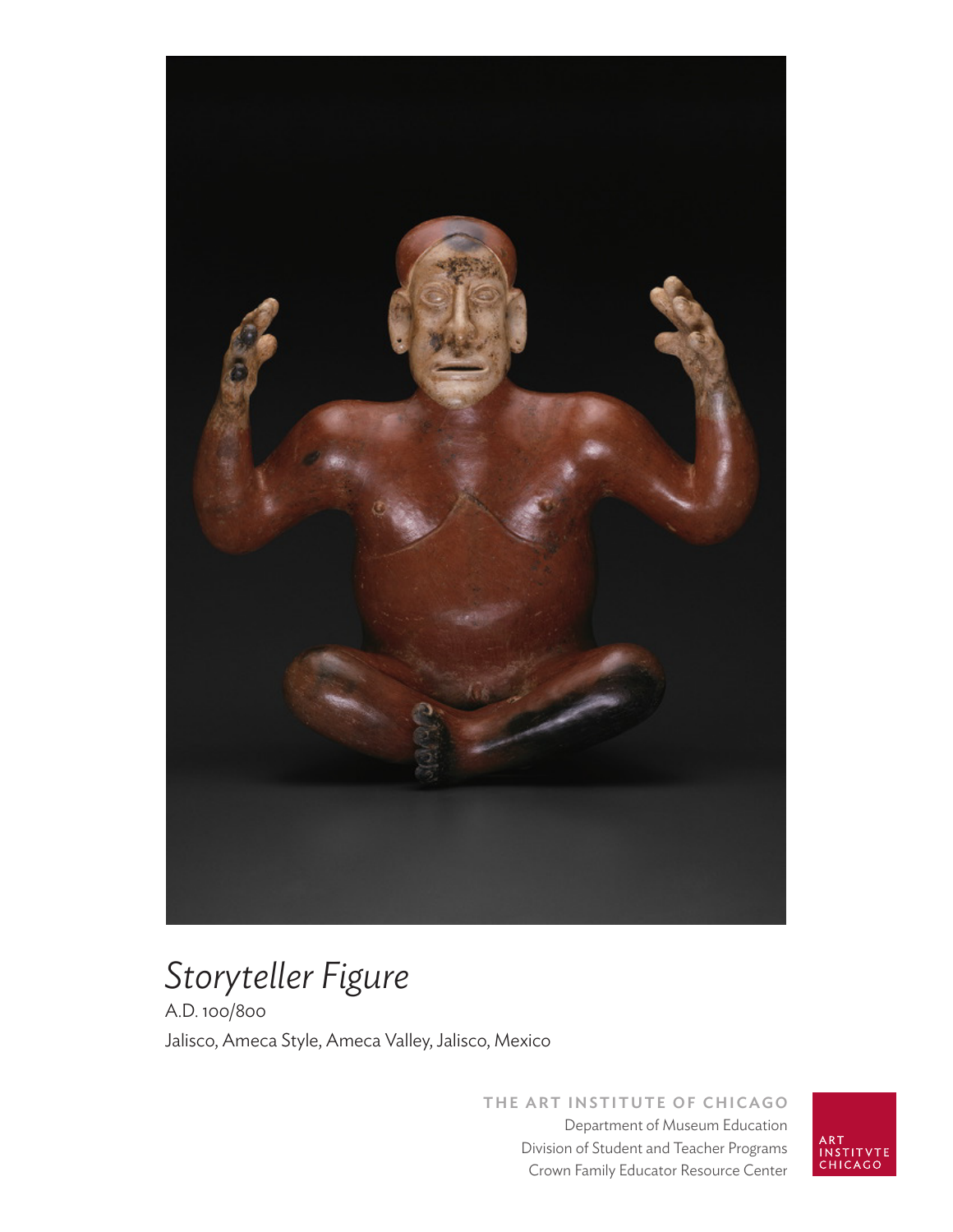Jalisco, Ameca style Ameca Valley, Jalisco, Mexico

# *Storyteller Figure,* A.D. 100/800

Ceramic and pigment

55.9 x 55.9 cm (22 x 22 in.)

Estate of Ruth Falkenau, 1989.83

The ancient cultures of West Mexico were little understood until serious study began in the 1900s of the region's extraordinary shaft tombs. "West Mexico has long been recognized as a region of shaft tombs and beautiful ceramic sculptures both of which were manifestations of a reverence of ancestors and a belief in the afterlife," a scholar wrote recently. Ceramic pieces found in the shaft tombs have been thought of as works of **funerary art** and functional pieces that aid in the transition between life and afterlife. The tombs of ancient West Mexico were cut into volcanic soil and reached by shafts up to twenty feet in depth. Ceramics, bowls, and shells were placed around the perimeter of the body, which was laid in hollowed-out burial chambers in the tomb. This particular ceramic piece, the *Storyteller Figure*, was excavated from such a tomb in Jalisco, on the Pacific coast between Guerrero in southern Mexico and the Gulf of California.

Evidence of a hierarchy among the dead is seen in the objects placed within these tombs. The grade and functional purpose of the goods placed in the tombs differed according to the status of the person buried. Many of these pieces are also associated with the lives of kings. Rather than immortalizing their rulers with large pyramids, monuments, or stone stelae as in the Yucatan and Central Mexico, or celebrating and remembering their gods and rituals with sculptures and artifacts that displayed their symbols and **paraphernalia**, "...the artists of western Mexico instead portrayed their world by means of earthenware figures and vessels that were made to accompany the dead."<sup>2</sup> The royal family members celebrated in these tombs were buried in full **regalia** and surrounded by earthenware figures of warriors and ladies with lively expressions and gestures, as well as ornate vessels.

Throughout the Mesoamerican world, feasts were the catalysts for significant ritual, social, and political interchange. There are many other cultures, both ancient and modern, around the world that celebrate specific occasions with meals or special feasts. The correlation between feasting and death in West Mexican cultures was prominent; grand ritual feasts were held for the dead, as well as to honor and recognize the genealogy and lineage of the living. Time, or life and death, played a key role in the lives of these people.

Ancient West Mexicans placed a great deal of emphasis on the concepts of movement, change, and **metamorphosis**. They believed that the universe is time, time is movement, and movement is change. "Human beings do not occupy the center of the game, but they are the givers of blood, the precious substance that makes the world go round and the sun come up and the maize grow,"<sup>3</sup> wrote a contemporary Mexican scholar.

Art of the ancient West Mexican cultures was seen as magical; the objects were believed to transmit psychic energy, universal sympathy, and link all animate beings. Art was not purely aesthetic, but linked with other experiences; it acted as a bridge that changes the reality we see for another. The work of art was seen as a medium or agency for the transmission of forces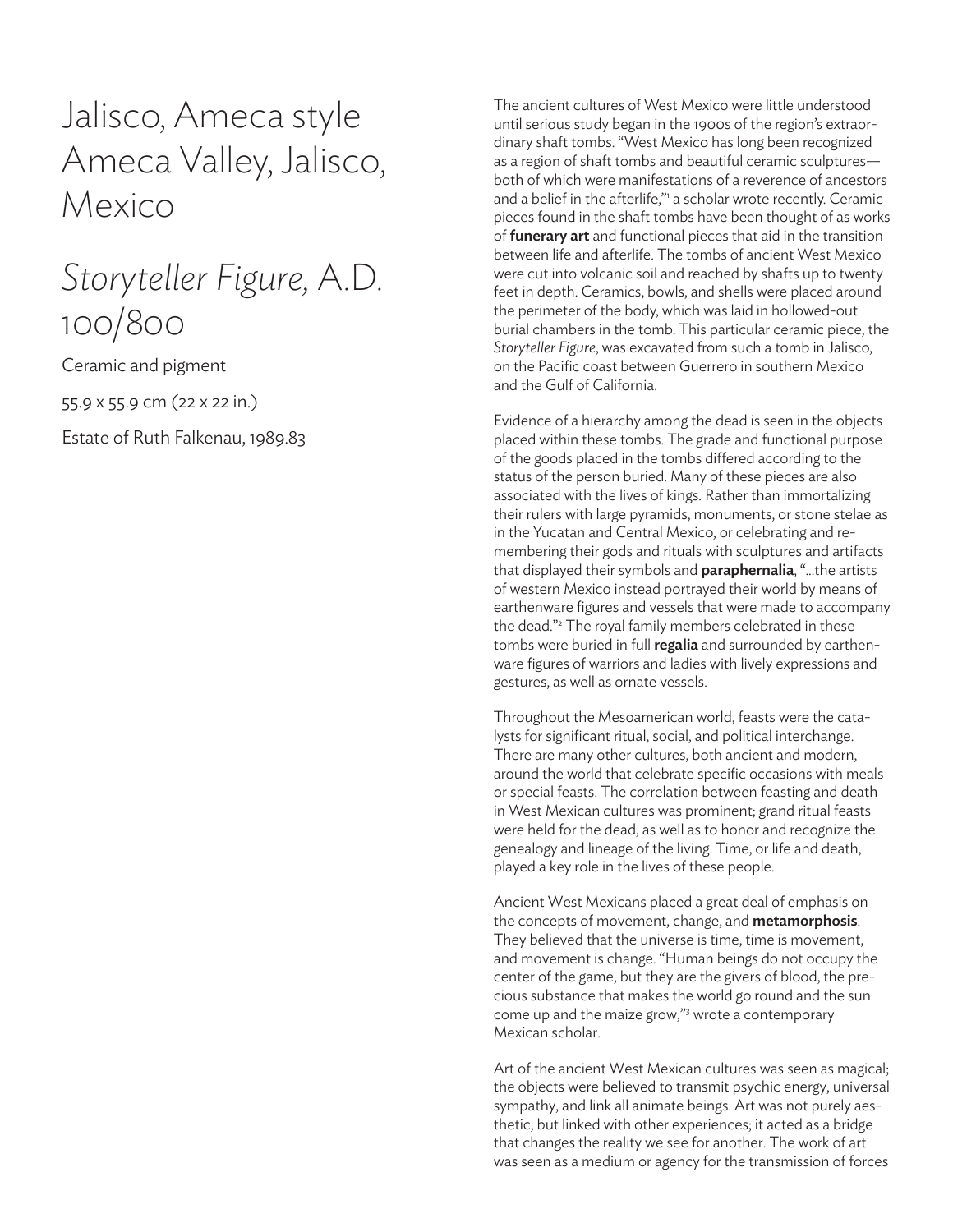and powers that are sacred, that are "other." These ceramic pieces found within the tombs have been associated with **shamanism** and the world of the dead. Ancient West Mexicans believed the function of art was to open doors that lead to the other side of reality. This culture associated both beauty and expression with art. Village **artisans** made useful everyday ob-jects out of clay or other fragile materials. Loyalty and respect to the idea of the piece and to the materials of which the piece was formed—stone, clay, bone, wood, feathers, metal—was essential to its creation.

The *Storyteller Figure* is made of a modeled clay material and partially covered with a deep, brick-red colored **slip**. The ancient West Mexicans' "use of the ceramic techniques of incising and painting in both positive and negative slip colors is original and outstanding in the art of Mesoamerica and of the great pottery-producing areas of the world."<sup>5</sup> The piece's surface is polished, and a few black patches caused by the **firing process** are visible on the head, fingers, and legs. Sensuous naturalism, power, and fluidity characterize the **effigies** from Jalisco and the neighboring regions of Colima and Nayarit. The flesh-like curves of the hands, torso, and limbs give this figure its naturalistic, sensuous look. The extreme elongation of the head, the hatchet-shaped nose, slightly open mouth, and wide-open eyes also make this piece typical of Jalisco area art.

*Storyteller Figure* was named due to the position of the man. He seems to be in the midst of telling a story, although no definite description of the piece has been uncovered. In many early societies, the storyteller transmitted the heroic legends and cosmic myths by which people explained their history and place in the natural world. The precise interpretation of his open, welcoming hand gestures remains unknown, although hands extended with the palms upward indicate a receipt of **supernatural** gifts, or, if the hands hold an object, an offer to the supernatural world. Although there is no documentation on this particular work of art, *Storyteller Figure* visually represents a timeless recounting of history, legends, and myths.

# Notes

- 1. Camberos, Lorenza Lopez; Jorge Ramos de la Vega. "Excavating the Tomb at Huitzilapa." *Ancient West Mexico: Art & Archaeology of the Unknown Past*. Richard Townsend, ed. Chicago: The Art Institute of Chicago, 1998. p. 53.
- 2. Townsend, Richard. "Before Gods, Before Kings." *Ancient West Mexico: Art & Archaeology of the Unknown Past.* Richard Townsend, ed. Chicago: The Art Institute of Chicago, 1988. P. 107.
- 3. Paz, Octavio. *Essays on Mexican Art*. New York: Harcourt Brace, 1993. p. 42.
- 4. Furst, Peter T. "West Mexican Art: Secular or Sacred?." *The Iconography of Middle American sculpture*. New York: Metropolitan Museum of Art, 1973. p. 104.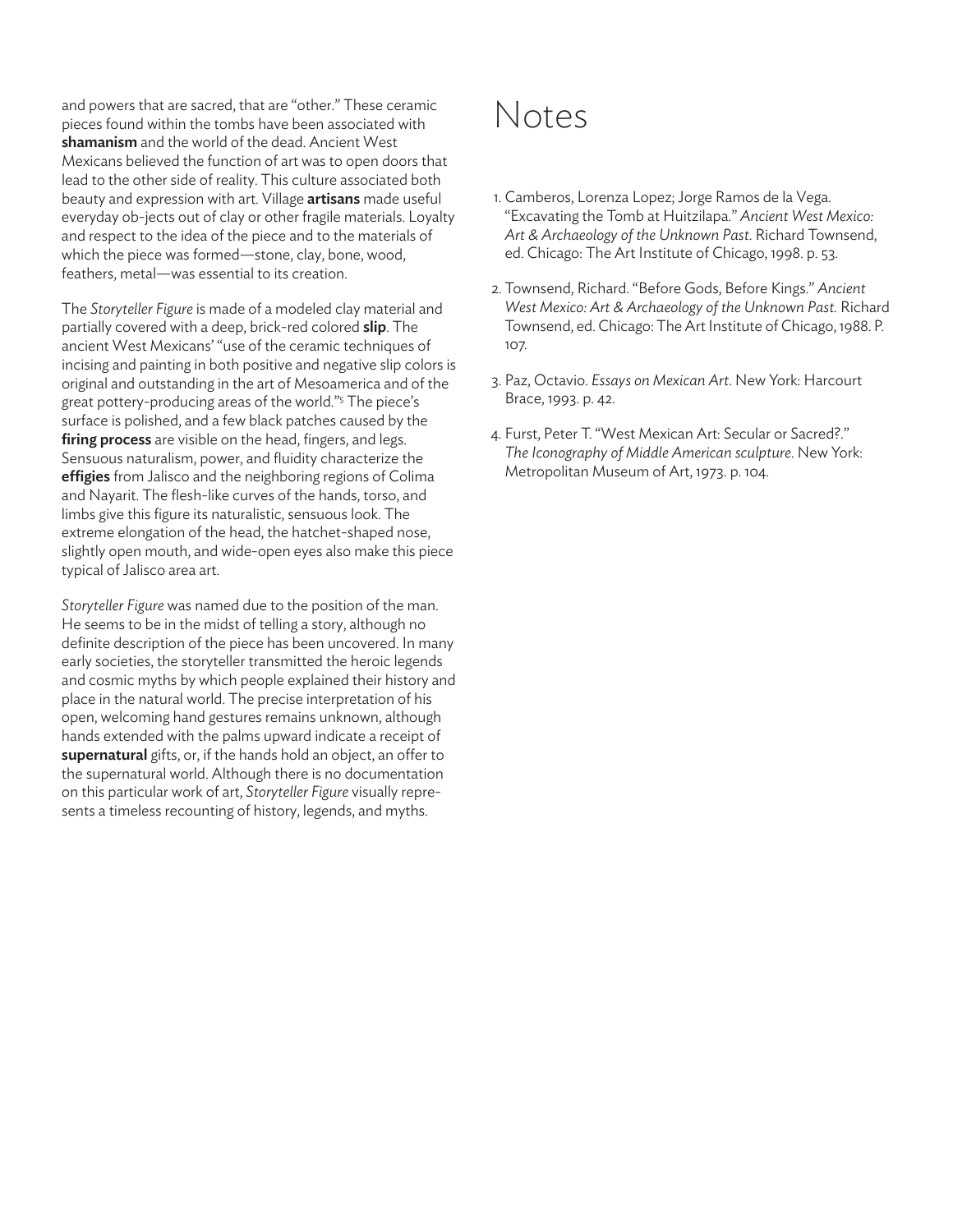# Glossary

**artisan**: a craftsman; a person manually skilled in making a particular product.

**effigies**: painted or sculptured representations of a person, as on stone walls or monuments.

**firing process**: the process in which a material (clay) is dried and hardened by the sun or in an oven-like structure (kiln) at very high temperatures.

**funerary art**: artwork that is made or suitable for a funeral or burial.

**metamorphosis**: a transformation or marked change in appearance, character, condition, or function, as in the metamorphosis of a caterpillar into a butterfly.

**paraphernalia**: personal belongings; equipment or gear.

**regalia:** assorted finery which indicates status and rank; often associated with royalty.

**slip**: potter's clay thinned with water; used for decorating or coating ceramics.

**shamanism**: religious practice in which it is believed that good and evil spirits pervade the world and can be summoned or heard through inspired priests acting as mediums.

**supernatural**: of or pertaining to existence outside the natural world; especially not attributable to natural forces.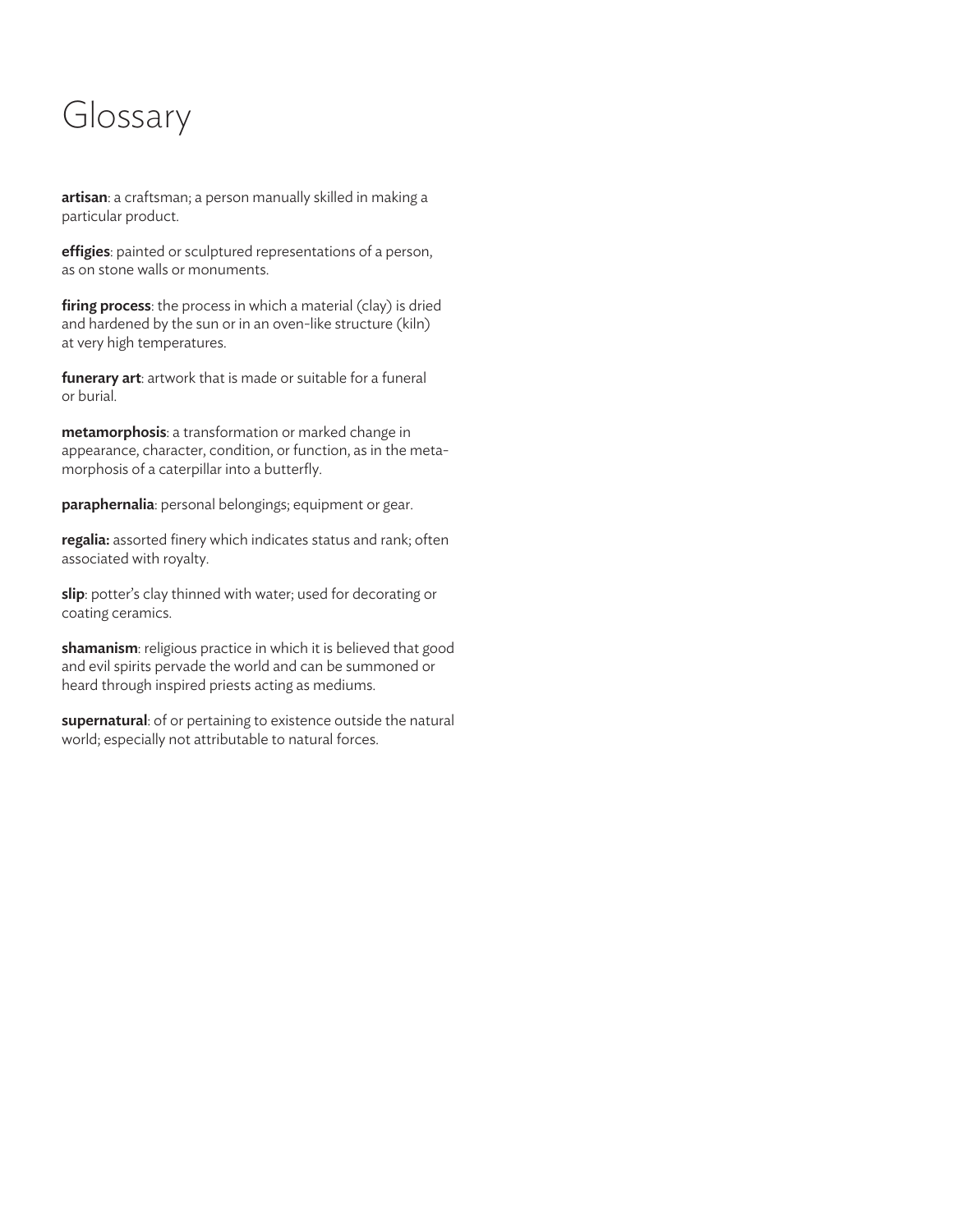# Classroom Activities & Discussion Questions

### **• What Story is the** *Storyteller Figure* **Telling?**

Notice that the mouth on the *Storyteller Figure* is partially open. Is the figure speaking? If so, what is he saying? Write the story *Storyteller Figure* might be telling. Keep in mind your audience. To whom is the story directed? Does the story deal with the time period in which this piece was created, or another? Use what you know now of ancient West Mexican culture, people, and religious beliefs.

#### **• It Takes Two**

Create a dialogue between the *Storyteller Figure* and someone, or something, else. Write down the conversation in order to perform it with a partner. In what time is this conversation taking place? In what area? Use other pieces from the collections of the Art Institute of Chicago to create this dialogue.

#### **• Become a Journalist!**

Journalists interview interesting people as a job. Use the following chart (at right) as a sample interview sheet (add more or different questions if needed). Ask these questions of your family to learn an often-told family story. If there are no family stories to consider, ask a neighbor, teacher, or other available friend. Or, create a story by using the following chart as a guideline for developing a new family story. Consider these questions as you write:

- What was the purpose of the story?
- What moral, historical occurrence, etc. does this story tell or explain?
- Who is the storyteller of your story? Why?

Now, write your story! Read stories aloud in class.

*Optional:* Write your story as a newspaper article or television broadcast news report. Create an in-class newspaper consisting of all the students' family stories, or a "live" television broadcast with breaking news coverage of the stories.

| Where were you born?<br>What kind of apartment or<br>house did your family live in?<br>What was the neighborhood<br>like?                                          | Who slept in what room?<br>What were the busiest<br>places in the house? Why?                                                     |
|--------------------------------------------------------------------------------------------------------------------------------------------------------------------|-----------------------------------------------------------------------------------------------------------------------------------|
| Did your family have plants<br>or a garden? Who took care<br>of it? What did your family<br>do with the produce?                                                   | Who lived in your house<br>besides the regular family?                                                                            |
| What holidays did your<br>family celebrate? How were<br>these celebrated? Were<br>there any "traditions"<br>celebrated? Did your family<br>make up new traditions? | Did your family belong to a<br>religious group? If so, were<br>there any special religious<br>holidays celebrated as a<br>family? |
| How were special occasions<br>(marriages, deaths, births,<br>birthdays, anniversaries,<br>etc.) celebrated?                                                        | Does anyone in your fam-<br>ily have a special name or<br>nickname? How did it come<br>about?                                     |
| What were family meals<br>like? What kinds of foods<br>were eaten? What was your<br>favorite?                                                                      | What are some favorite<br>songs, jokes, or stories you<br>remember?                                                               |
| Did you have a pet? What<br>is your favorite memory of<br>a pet?                                                                                                   | Who do you admire most in<br>your family? Outside your<br>family?                                                                 |
| Who were your friends as a<br>child? What sorts of games,<br>etc., did you play together?                                                                          | What did you want to be<br>when you grew up? What<br>made you want that?                                                          |
| Did you play sports? What<br>other things did your family<br>play together?                                                                                        | What trips did you take?<br>Which is your favorite, and<br>why?                                                                   |
| Do you have a favorite story<br>or memory from childhood?                                                                                                          | How many years did most<br>people in the family attend<br>school? Why?                                                            |
| What was your favorite part<br>of school? Why?                                                                                                                     | As time passed, what old<br>customs or traditions were<br>kept up? Which weren't?<br>Why?                                         |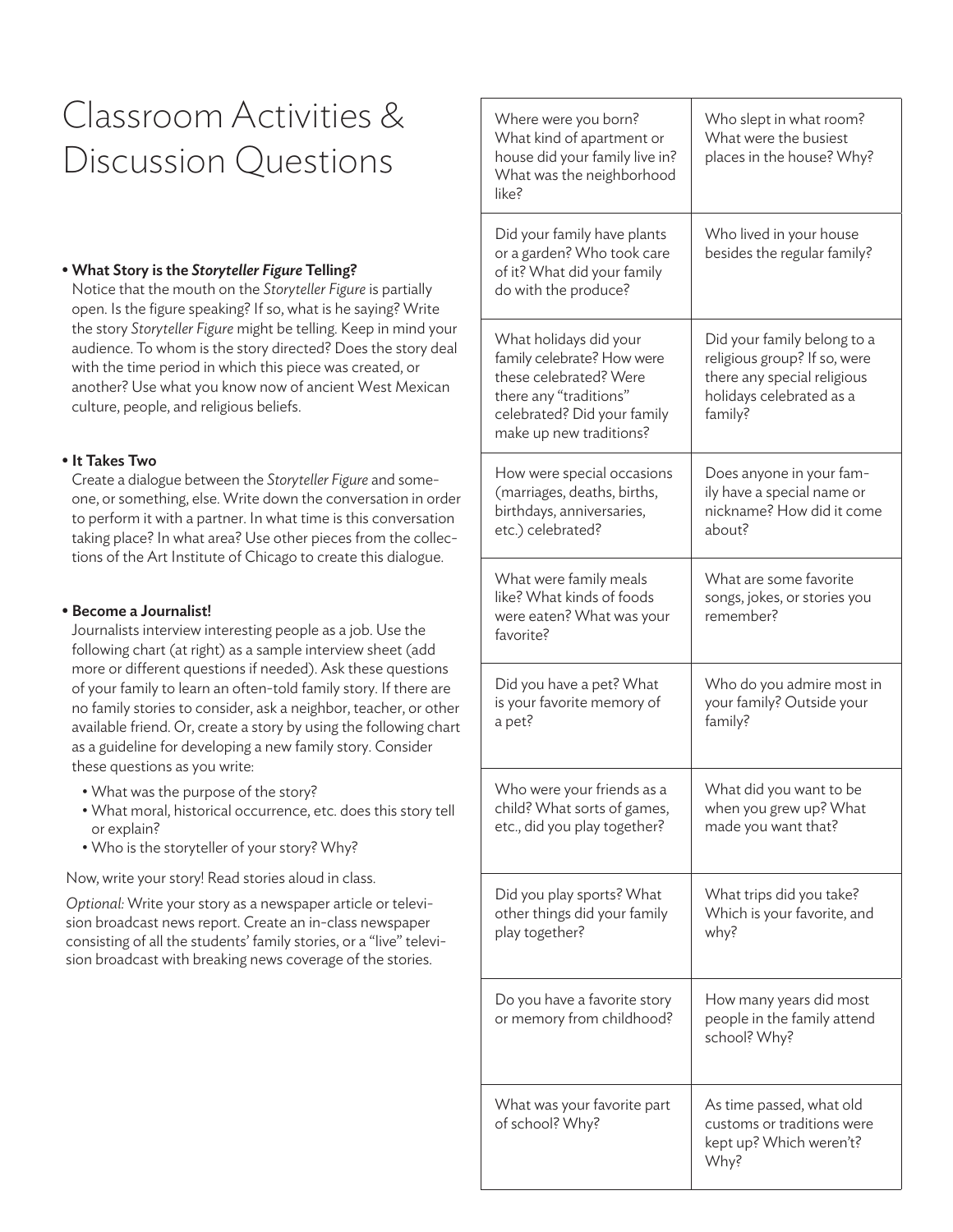#### **• A Piece of History**

Create a story based on the "life" of a family heirloom or memento. Pick an object and create its history, its life. Who made it? Where did it originally come from? Who owned it? How did it get to where it is now? If true answers are not known, speculate by examining the piece and its present-day use.

### **• "See" Your** *Storyteller***!**

Use soft clay to sculpt the storyteller who tells your story (refer to Activities 1 and 4, if needed). What costume does it wear? What hand or body motion does it show? What facial expression does it wear? How does it sit, stand, bend, etc.? Is it human?

*Optional:* Sculpt, draw, or mime the different stages of the storytelling process. What was the *Storyteller Figure* doing the moment before this position was captured? The moment after?

### **• Like With Like**

The *Storyteller Figure* is made of clay, also known as kaolinite. The largest component (60%) of clay is silicon dioxide, SiO2, the same chemical that makes up sand (which, when heated then cooled, becomes glass).

What are the physical properties of clay (before and after firing), sand, and glass? (e.g. smooth, hard, soft, grainy, sharp, etc.) What similarities and differences do you find?

# **• Creative Comparisons**

Research other works of art from around the world that were made in the same time period as the *Storyteller Figure*. Works specific to the Art Institute of Chicago include:

#### • Roman

• *Fragment of a Sarcophagus* • Imperial Period, 240–250 A.D. • Gift of the Alsdorf Foundation, 1983.584

• Pakistan, Gandharan region • *A Yakshi Grasping a Tree* • Kushan period, 2nd/3rd century Samuel M. Nickerson Fund, 1923.316

• Chinese • *Mastiff (Tomb Figure)* • Eastern Han dynasty (A.D. 25–220), 2nd Century • Gift of Russell Tyson, 1950.1630

• Greek, Attica • *Funerary Stele (Grave Marker)* • c. 330 B.C. • Alexander White Collection, 1928.162

**Egyptian** • *Relief Plaque Showing a Queen or Goddess* Ptolemaic Period (332 B.C.-30 B.C.) • Museum Purchase Fund, 1920.259

Use one of the above works of art and the following questions to prompt a thought-out essay.

What similarities or differences do you see or find?

What technological advances or inadequacies are evident from the quality of these works?

Why do you suppose one culture possessed the ability to create more technologically advanced works, while another culture of the same period did not?

Do you feel one culture's works are more creative, artistic, or beautiful than the others? Is your answer based on the culture's technological advancements or lack thereof?

Is the purpose or function of the work—why it was created the reason for the technology used or advanced knowledge of the art materials shown? Or is the work indicative of the period's style?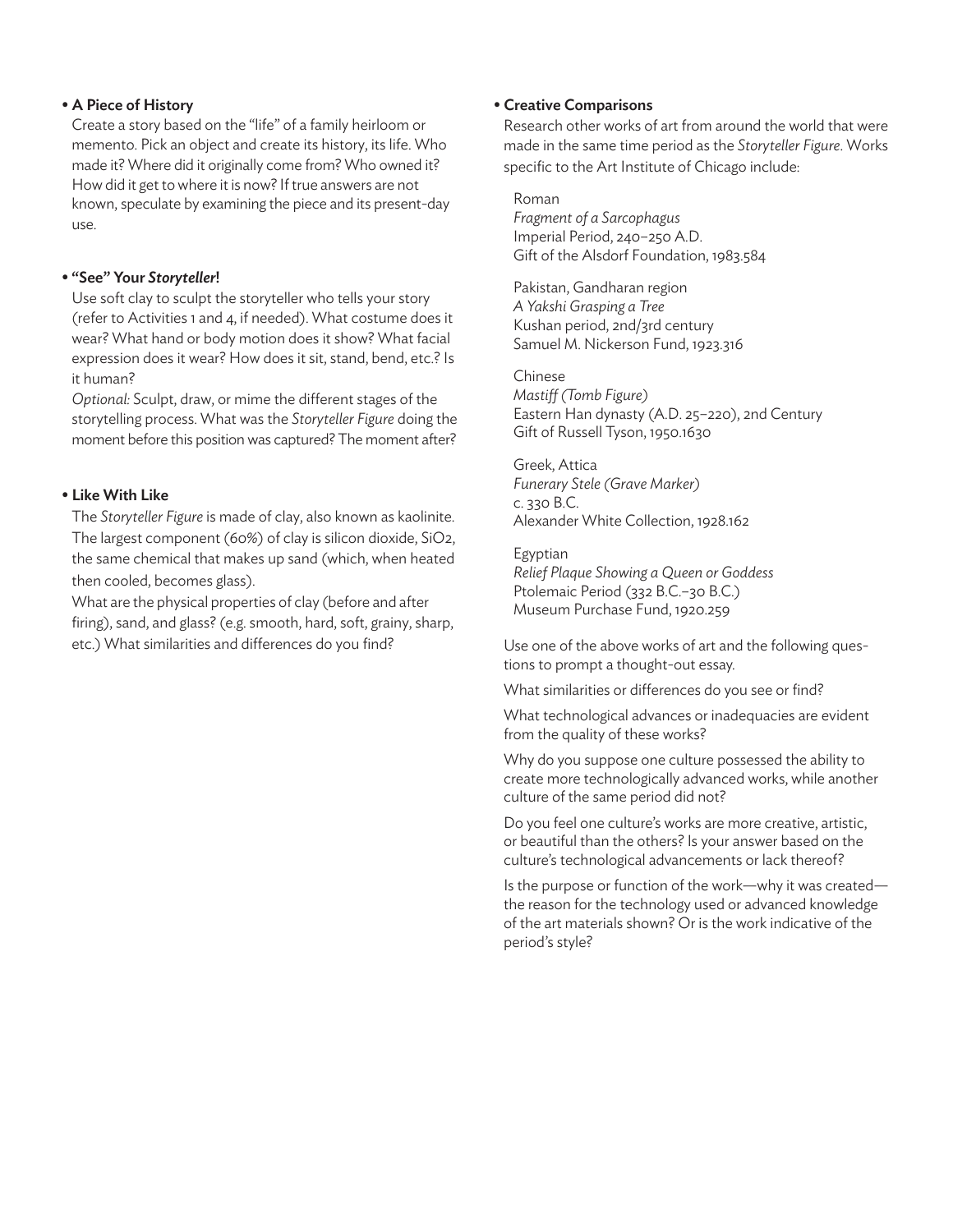# **• Me and My** *Storyteller Figure*

Describe *Storyteller Figure*'s visual aspects. Then describe those same aspects of you. Fill answers into the following chart to create a comparison. Suggested possible answers are given.

|                           | <b>Texture</b>                      | <b>Smell</b>                                                                  | Color                                       | Shape(s)                                                                     | <b>Size</b>                                                                                                |
|---------------------------|-------------------------------------|-------------------------------------------------------------------------------|---------------------------------------------|------------------------------------------------------------------------------|------------------------------------------------------------------------------------------------------------|
| <b>Storyteller Figure</b> | smooth<br>hard                      | earthy, like dirt<br>(clay)<br>paint smell<br>of slip                         | red<br>black<br>tan face<br>reflected light | spherical torso<br>oval head<br>oval eyes<br>noodle-like arms                | long arms<br>large head<br>long ears<br>long nose<br>short legs<br>big fingers<br>big belly<br>little feet |
| You!                      | smooth<br>hairy<br>muscular<br>soft | perfume<br>shampoo<br>soap<br>shoe<br>leather<br>cotton cloth<br>food<br>dirt | skin color<br>hair color                    | shape of head<br>(round or square)<br>shapes of fingers,<br>toes, arms, etc. | size of head,<br>torso, hands,<br>feet, arms,<br>legs, etc.                                                |

# **• Take Apart & Put Together**

Find the shapes that make up the *Storyteller Figure*. Examples:

circles (belly, shoulders, pectoral muscles)

ovals (head, ears, eyes)

rounded rectangles or elongated ovals (arms, nose, legs)

rounded squares (fingers, toes)

rectangle (mouth)

Cut templates of these shapes out of colored cardstock or cardboard; arrange pieces to create a new storyteller. These beings need not be human! What sort of story does your new storyteller tell?

# **• Innovative Ideas**

Mesoamerican people developed the idea of the zero and positional numeration. Research other cultures around the world that also developed these, similar, or new mathematical ideas during this same time period.

Why do you think these cultures developed the same or similar ideas at the same times?

What aspects of the world or the cultures prohibited them from knowing about and learning from other cultures?What topographical challenges may have disallowed cultures from meeting?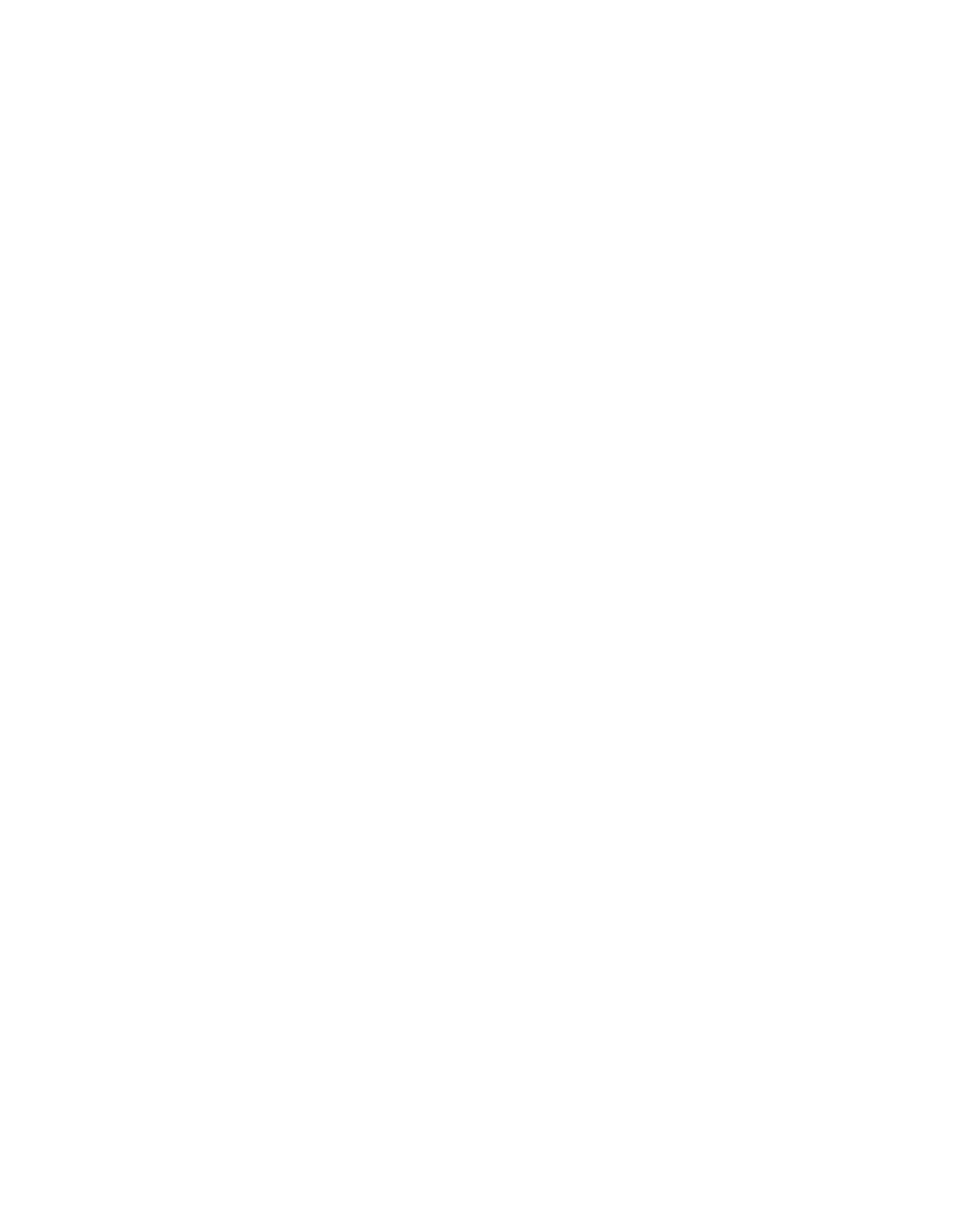*Storyteller Figure,* A.D. 100/800, Jalisco, Ameca Style, Ameca Valley Jalisco, Mexico Produced by the Department of Museum Education The Art Institute of Chicago

Robert W. Eskridge, Associate Director, Student and Teacher Programs

Margaret F. Farr, Assistant Director, Teacher Programs

Written by Maria Cicero

Classroom Activities by Maria Cicero

Contributions by Margaret F. Farr, Jeanne Poole, and Sylvia Rhor

Edited by Jane H. Clarke and Margaret F. Farr

This teacher packet is available through the Crown Family Educator Resource Center (formerly the Elizabeth Stone Robson Teacher Resource Center).

© 1999 The Art Institute of Chicago